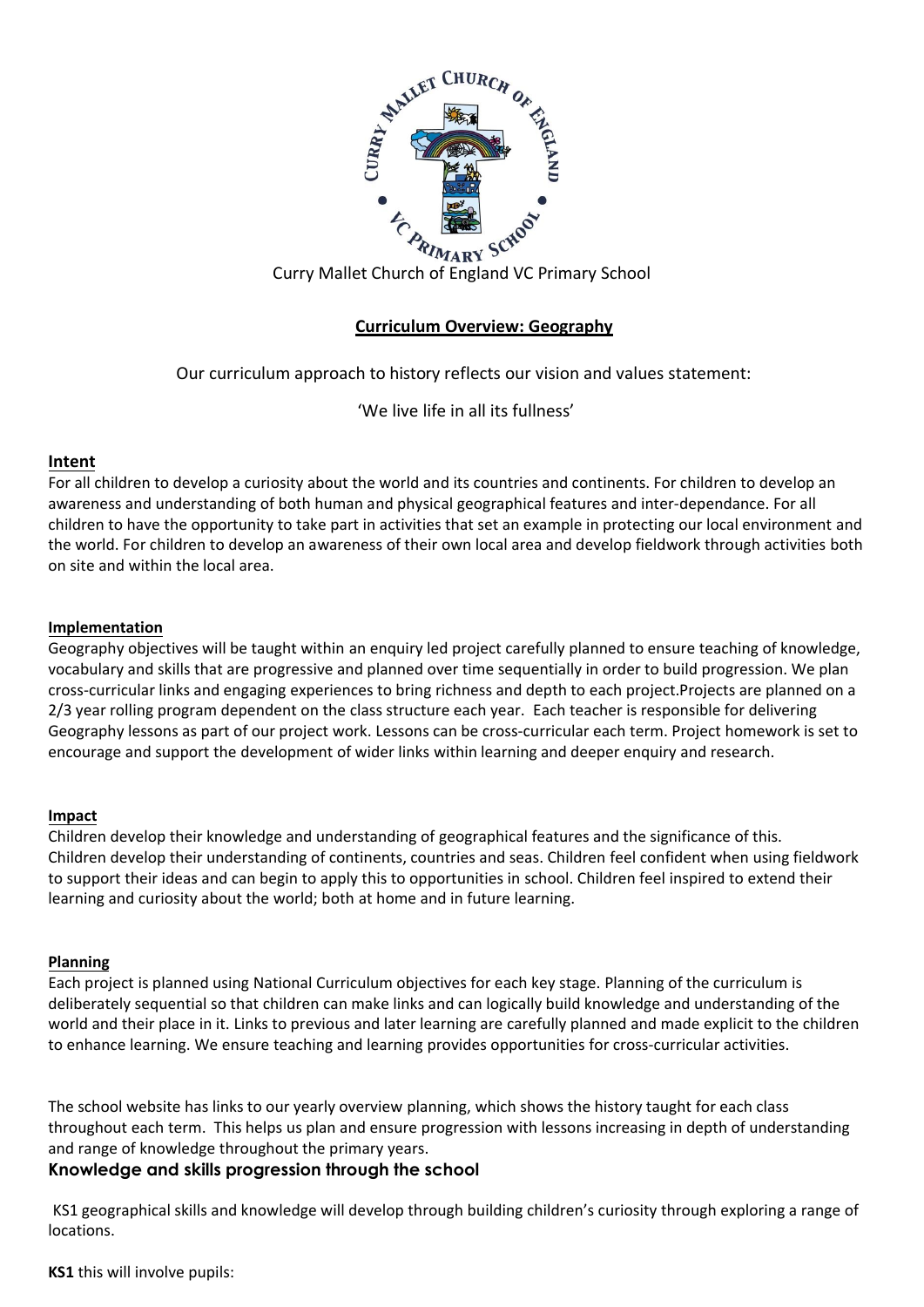Locational Knowledge:

• Name and locate the world's seven continents and five oceans

• Name, locate and identify characteristics of the four countries and capital cities of the United Kingdom and its surrounding seas

Place Knowledge:

• Understand geographical similarities and differences through studying the human and physical geography of a small area of the United Kingdom, and of a small area in a contrasting non-European country

Human and Physical Geography

- Identify seasonal and daily weather patterns in the United Kingdom
- Identify the location of hot and cold areas of the world in relation to the Equator and the North and South Poles.

Key physical features, including: beach, cliff, coast, forest, hill, mountain, sea, ocean, river, soil, valley, vegetation, season and weather

Key human features, including: city, town, village, factory, farm, house, office, port, harbour and shop Geographical skills and fieldwork

- Use world maps, atlases and globes to identify the United Kingdom and its countries, as well as the countries, continents and oceans studied at this key stage
- Use simple compass directions (North, South, East and West) and locational and directional language [for example, near and far; left and right], to describe the location of features and routes on a map
- Use aerial photographs and plan perspectives to recognise landmarks and basic human and physical features; devise a simple map; and use and construct basic symbols in a key
- Use simple fieldwork and observational skills to study the geography of their school and its grounds and the key human and physical features of its surrounding environment

**KS2** knowledge and skills will be further developed to involve:

- Locational Knowledge:
- • Locate the world's countries, using maps to focus on Europe (including the location of Russia) and North and South America, concentrating on their environmental regions, key physical and human characteristics, countries, and major cities
- Name and locate counties and cities of the United Kingdom, geographical regions and their identifying human and physical characteristics, key topographical features (including hills, mountains, coasts and rivers), and landuse patterns; and understand how some of these aspects have changed over time
- Identify the position and significance of latitude, longitude, Equator, Northern Hemisphere, Southern Hemisphere, the Tropics of Cancer and Capricorn, Arctic and Antarctic Circle, the Prime/Greenwich Meridian and time zones (including day and night) Human and Physical Geography:
- Describe and understand key aspects of physical geography, including: climate zones, biomes and vegetation belts, rivers, mountains, volcanoes and earthquakes, and the water cycle
- Describe and understand key aspects of human geography, including: types of settlement and land use, economic activity including trade links, and the distribution of natural resources including energy, food, minerals and water Geographical skills and fieldwork:
- Use maps, atlases, globes and digital/computer mapping to locate countries and describe features studied
- Use the eight points of a compass, four and six-figure grid references, symbols and key (including the use of Ordnance Survey maps) to build their knowledge of the United Kingdom and the wider world
- Use fieldwork to observe, measure, record and present the human and physical features in the local area using a range of methods, including sketch maps, plans and graphs, and digital technologies.